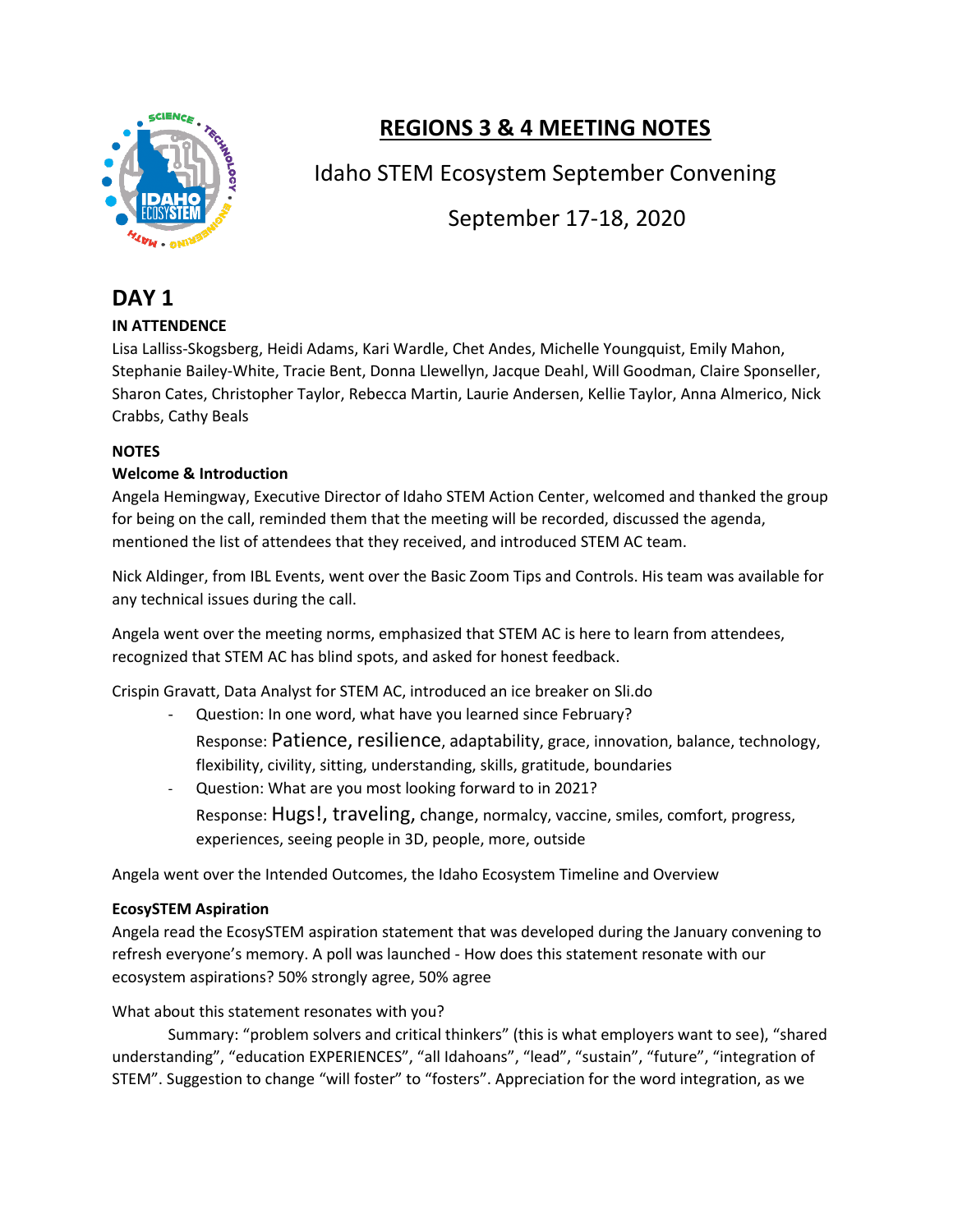want to break downs silos of learning and realize problem solving and critical thinking through STEM has a cross curricular impact with integrated solutions/lessons/partnerships.

Second poll: What do you hope the EcosySTEM can do for you, your organization, and/or your region?

- Funding 47%
- Networking 76%
- Connections between In- and Out-of-School education opportunities 59%
- PK12 education and higher ed/career opportunities 71%
- Policy and Governance 24%
- Other 6%

Why did you make the decisions you did, what was going through your mind?

Summary: Many chose networking as primary because we cannot stay siloed, we need to know what everyone is doing, leads to integration and successful partnerships, and it ties into sustainability. We can feel disjointed or unaware of what others are doing and the ecosystem has been an amazing way to connect. The statewide component is awesome. The ecosystem is helping us know who is doing STEM, what they're doing, and how we can all help each other. It also allows for serendipitous connections that will pay dividends later in unexpected ways. Several organizations mentioned that using networking to get the word out about what they are doing has helped with misconceptions about what their organization does or is doing.

### **Statewide Survey Data**

Crispin introduced and presented the statewide survey data. Thoughts and comments were added to the Sept. 17<sup>th</sup> [Padlet.](https://padlet.com/crispingravatt/70rst835u21vx22v)

This data is a snapshot in time, and STEM AC is still gathering responses. This survey will be supplemented with focus groups and interviews in the near future. This data is based on 110 respondents.

Who gave input? Lots of organizations located in region 3, but service areas are much more spread out (incl. statewide). We have a good spread of the kinds of orgs that gave input, and most serve the Pre-K – 12 populations.

Nearly 1/3 of the STEM 'power players' in communities across Idaho are industry. Other major players are higher education and out-of-school organizations. STEM AC was commonly named, which reinforces our role as the ecosystem backbone org.

Respondents shared confidence that the communities they serve know what STEM means, are interested in it, and value the skills and careers they bring. Many barriers still exist to STEM success across Idaho, including infrastructure, technology, funding, human power, and leadership.

Reminder: The survey will remain open, please share far and wide with your network. This survey is meant for anyone to take so that we get a full picture of the STEM landscape in our state The data will be available on the [EcosySTEM website](https://stem.idaho.gov/idaho-stem-ecosystem/) through the PowerPoint presentation.

# Initial thoughts:

Summary: While filling out the survey, some had trouble determining which community they should speak for. They realized they have several different communities – be they the audience,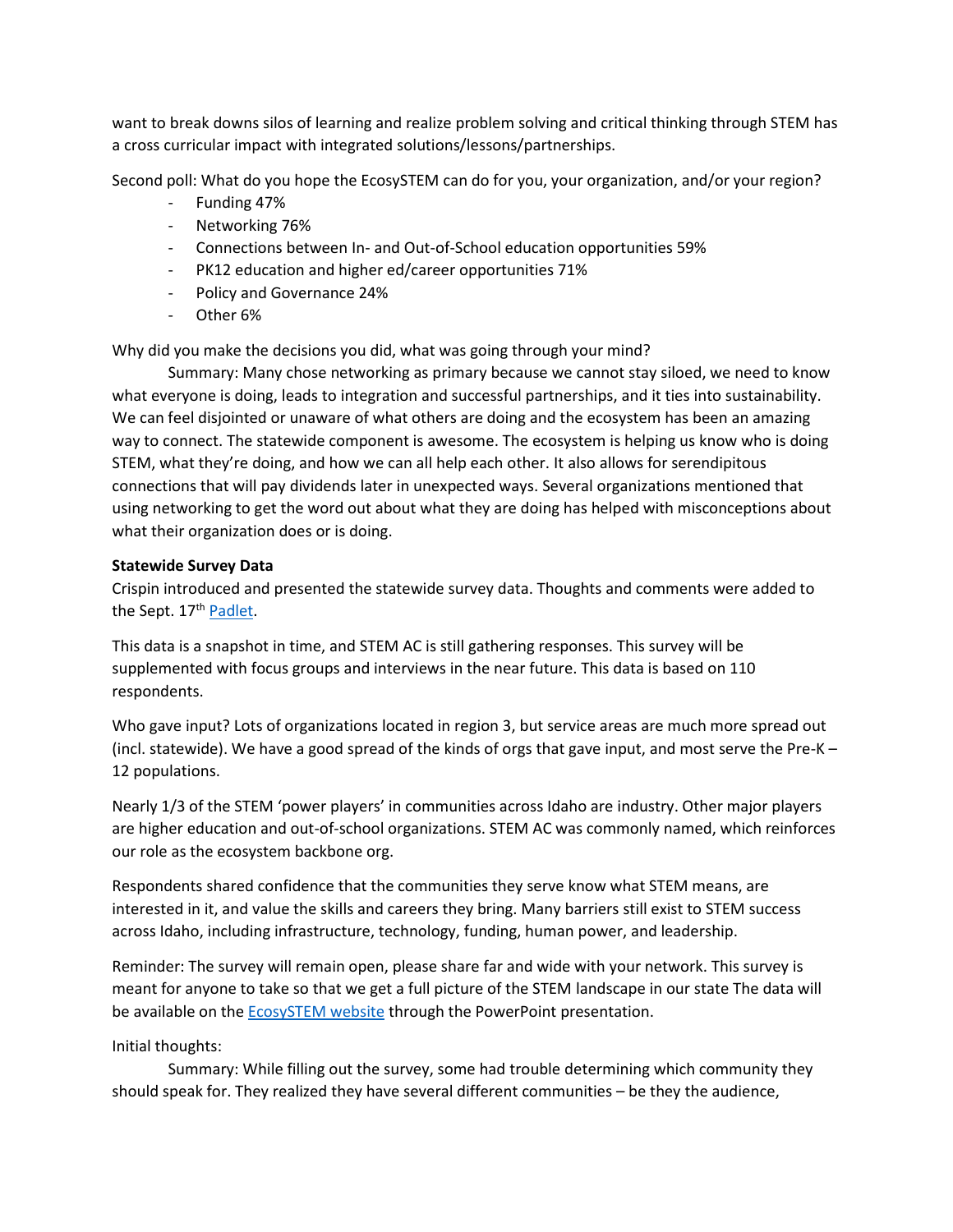colleagues, supporters, etc. And there's the community where they operate, and the community(ies) they serve. Interesting that this data was consistent across regions, but could this be a result of selection bias of who completed the survey. There was discussion on whether or not this data is an overestimation of STEM awareness given the respondents are from a similar group. Some guessed that awareness is actually much lower. It was suggested that since we've all traditionally focused on K-12 population, there should be some special initiative building more programming geared towards Family & Adult awareness & comfortability with STEM for a broader impact. There was discussion on the primary focus outcome of the ecosystem. Economy and economic health were mentioned twice today, however, STEM has the ability to impact other sectors such as environment, social justice, and many others. Ideally, the aspirational statement and outcome of the ecosystem would be larger than just the economy. A participant commented that the perceived greater availability of human power versus funding is interesting and opposite of his/her experience. They want to know who the people or roles are that are the perceived human power. A participant asked how do we learn more about local organizations that don't have state-wide reach and hence might not feel so connected to this initiative? This can be an outcome from the ecosystem work – need to figure out a way for smaller organizations to let ecosystem partners know what they are doing. It was noted that the ecosystem newsletter has been a great way to increase knowledge.

Erica introduced the **Think Make Create (TMC)** project as an EcosySTEM initiative. This project will be providing STEM trailers to communities throughout the state to do hands-on making and STEM learning. The first trailer is being constructed at the Gizmo Makerspace at North Idaho College in Coeur d'Alene. The project is being led by the Idaho Out-of-School Network and 4H. During the 5-minute break, [a video](https://www.youtube.com/watch?v=OGItg1fnpEc&feature=youtu.be) of the project was shown. Claire Sponseller from 4H and U of I, made the video.

After the break there was a giveaway. Winner of the giveaway received a 3D printed picture.

### **Discussion and Feedback on Survey Findings**

### Initial Thoughts:

Summary: The conversation about the ultimate purpose of the ecosystem was continued and discussion on expanding the outcome to include the environment and social justice. There was a suggestion to view the outcome as sustainability which builds on three things: society/culture, environment, economy. One participant commented that the 13% of schools are strong STEM supporters seems high and this number may actually be lower if a larger population was surveyed. There are a lot educators/administrators that are not informed.

### What is missing in this survey?

Summary: Would like to know the breakdown of rural vs. urban. The percentages seem high given experiences with technology in rural communities. Perhaps these numbers are high because most respondents were from region 3 and the perception of the importance of STEM and the infrastructure for STEM is much more prevalent in the urban settings. Some rural communities are based in STEM but may not realize it because they don't see fields such as forest service, salmon management or agriculture as "STEM" industries. Our definition of STEM is very inclusive and the ecosystem's goal is to communicate this diverse, robust and inclusive definition of STEM. There was discussion on how some organizations have had a hard time surveying their own community on what is STEM. An industry representative would like to know more about programs to support. The percentage for out-of-school seems high and these programs could always use more funding for implementation statewide. There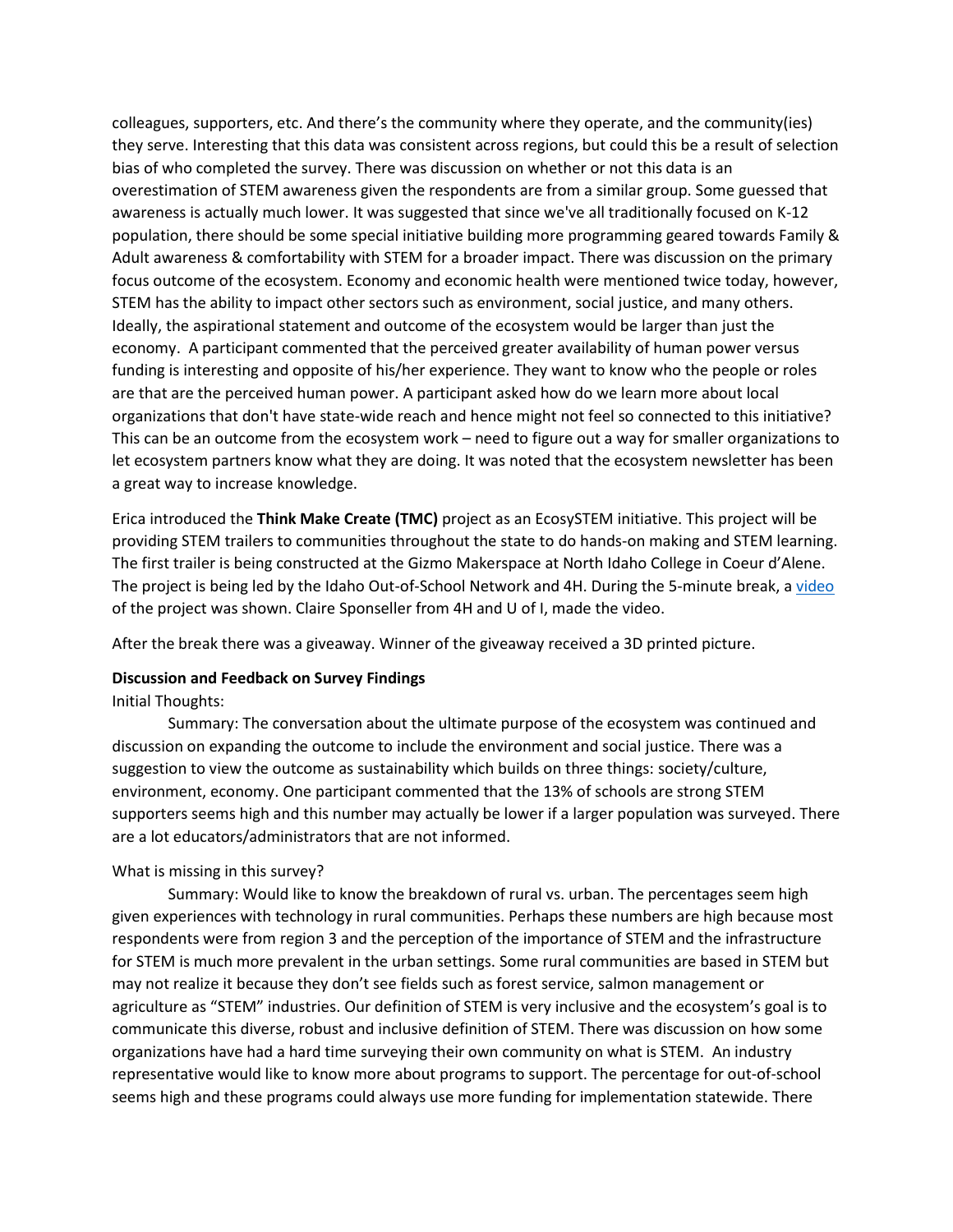was discussion on whether there will be interviews conducted to mitigate selection bias since participants needed to know a lot about STEM to answer it and STEM AC let the group know there will be interviews and focus groups.

### How do you define STEM in the work you do?

Summary: Integration of the four letters in STEM, however, understand that others see individuals letters as STEM. People tend to see technology as a very different component. Overall, it would be good to have a consistent definition of STEM that ties into a widely accepted or national definition of STEM since many students leave Idaho for college and career. There is an interesting discussion of why it is hard to define STE[M here.](https://www.invent.org/blog/trends-stem/stem-define) Industry tends to focus their outreach on STEM that pertains to their industry. STEM AC focuses on integration and application to everyday life.

### What constraints do you face in defining STEM?

Summary: Gateways seem to be PD that shows how our different areas are connected (i.e. literacy is STEM). [Dimensions of Success](https://www.pearinc.org/dimensions-of-success) through the Pear Institute define quality STEM education. A focus on boosting critical thinking and problem-solving skills, and promoting awareness, identity and confidence in students to pursue STEM supports STEM no matter what our 'silo' is. And resisting the more commonly expressed "everything is STEM". Several participants debated defining STEM too narrowly or too broadly that it includes everything and there was discussion on making the definition contextual; framing it so that it can be taught as a broad definition. It is good for people to realize that they are often doing STEM, and then be mindful about finding ways to do it even more. The more you can include everyone, the more discussion can be had to further it. Many of the examples of STEM discussed by the group are core to CTE programming and pathways. Agriculture, Trades & Industry, Healthcare area all CTE programs teaching STEM that relate to their program of study. The discussions lead to a door (or gateway) to connect STEM in a culturally relevant way to Idaho communities. For example, find out what the major business supporting the community is and build off of that to open a door. We need to find the community entry point into how STEM becomes relevant to them. One participant suggested STEM is the interdisciplinary approach to solving problems and/or applying solutions utilizing evidence and experimentation and that this can get us out of the limitations of the four letters.

Overall Takeaways: need more clear definition of community, clearer understanding of STEM, and how might we have our aspirational statement more robust than just economic growth and referenced the figure on the three components of sustainability in the Padlet.

### **Working Groups**

Angela provided updates on each working group. Crispin provided update on the Asset Mapping working group which has taken a break because the asset and needs survey is underway and because TIES, the national ecosystem organization, is working on developing an asset mapping software that we can use. If you want to join or change working groups, please reach out to us.

Feedback on Working Groups: Appreciate the involvement of STEM AC staff keeping the working groups going.

### **Communication and Communication Strategy Discussion**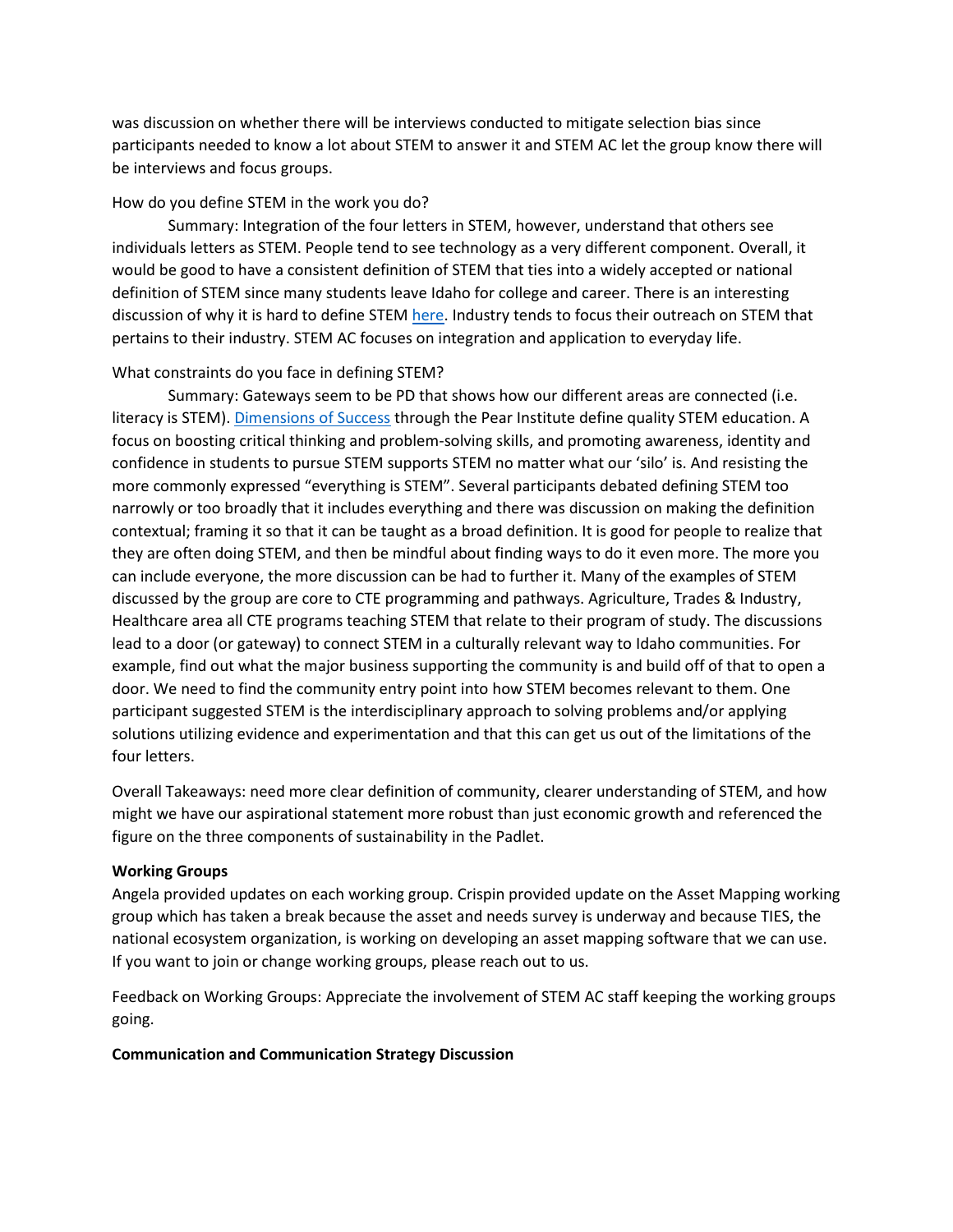Summary: Many agreed the communication and frequency of it is sufficient. Monthly working group check-ins are providing the right amount of communication. STEM AC requested participants to send stories so they can get a statewide view and add this information to the newsletter.

### Who is missing, who should be engaged?

Summary: The survey data reveals that rural perspective is important. Also missing are the high school and college school student perspective, Latino population, indigenous groups, FFA and similar groups, parent groups, more K-12 representation, Angel Network, several state agencies that manage Idaho's vast natural resources – IDFG, BLM, US F & G, Forest service, Soil and Water Conservation Commission, Department of Agriculture – they all have education arms of their agencies. There are many libraries and youth advisory councils and this may be a good place to recruit a youth involved in after school STEM. PTAs are a good network to involve as they pay for STEM nights. They often reach out to industry for help because they don't know about their community resources. More representation from industry would be good since they are mentioned heavily in the survey data. Industry will eventually be the end-user and influencer. Need to include both urban and rural industry. Having a student sitting next to an industry professional will result in many opportunities and it is great to bring these groups together.

Crispin recapped the meeting and discussed what will happen during tomorrow's meeting.

# **DAY 2**

### **IN ATTENDENCE**

Lisa Lalliss-Skogsberg, Chet Andes, Kari Wardle, Heidi Adams, Sharon Cates, Stephanie Bailey-White, Donna Llewellyn, Rebecca Martin, Claire Sponseller, Chris Taylor, Will Goodman, Michelle Youngquist, Emily Mahon, Nick Crabbs, Anna Almerico, Cathy Beals, Tracie Bent, Justin Touchstone, Matthew Thomsen, Jacque Deahl, Laurie Anderson

### **NOTES**

The meeting started with the ["This is STEM" video](https://youtu.be/1MM_oToOVEI).

### **Welcome**

Angela welcomed the group. The "This is STEM video" is available on STEM AC website and can be shared publicly so please share.

Angela went over the agenda and explained that this meeting will be focused on data from Regions 3 and 4.

### **Ecosystem Commitments**

Angela introduced the Ecosystem Commitments concept. Commitments are powerful in showing our collective work and can help support funding efforts and bringing on partners. Each year STEM AC makes commitments to national organizations/movements (e.g. CSforAll, MakeforAll). Commitments are measurable, large or small, may not require funding or time, and do not need to be new. Commitments help us leverage each other's work, find funding, and bring on new partners.

STEM AC identified four commitment categories based on the EcosySTEM's aspiration – education, partnerships, equity, and ecosystem infrastructure. These commitments should support the Ecosystem's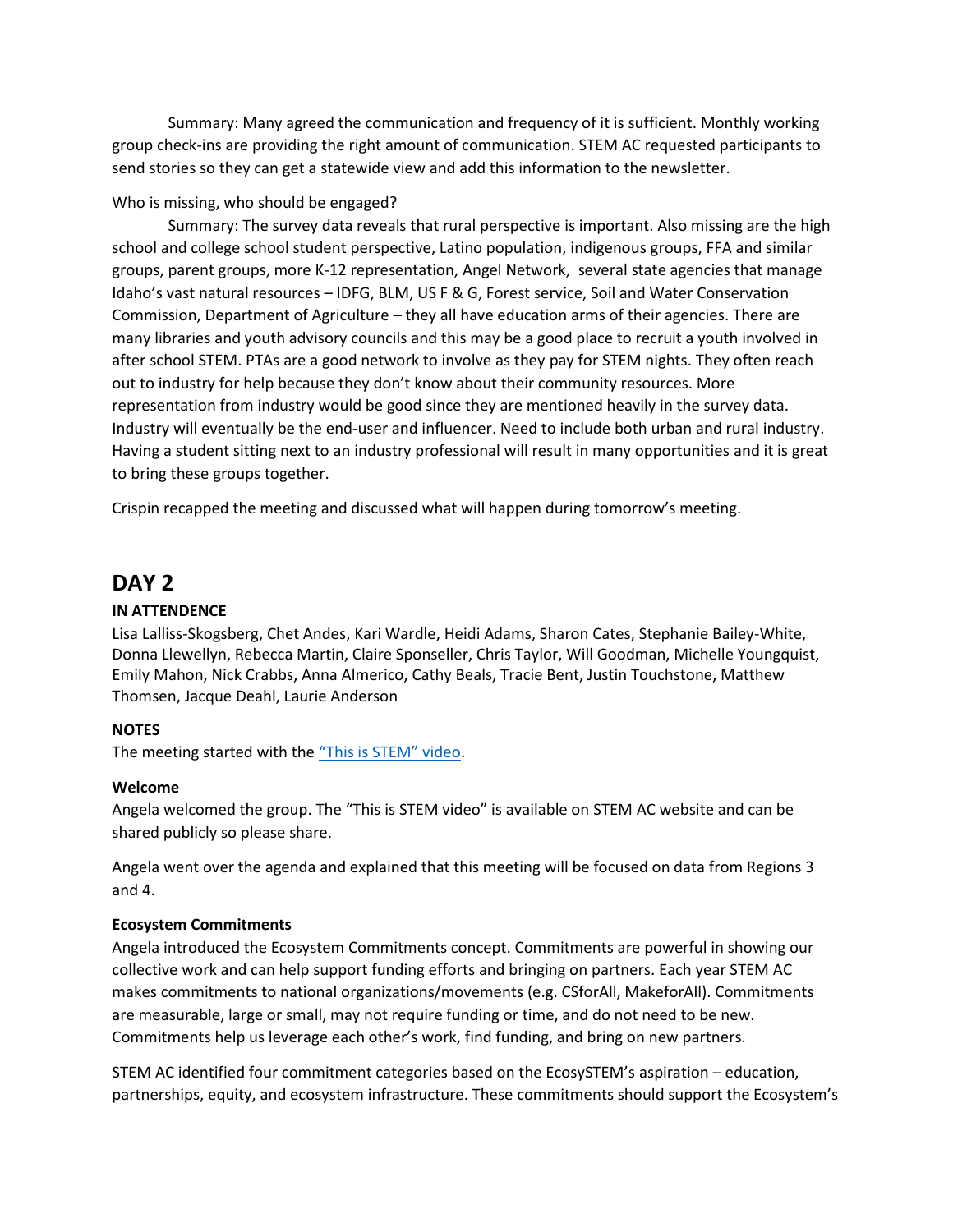aspirational statements. Commitments may fall into one or more of these categories – there is overlap between categories. Commitments can be small with individual commitments (e.g. educator) to large lofty commitments for larger organizations. STEM AC envisions a broad range of commitments that will be posted on the EcosySTEM website.

Angela went into details on the four categories of commitments and examples of each (see slides).

Angela introduced STEM AC's draft ecosystem commitment: Idaho STEM AC commits to serving as the backbone organization of the Idaho STEM Ecosystem and through this work will bring together partners from across the state to work towards an equitable STEM education plan for PreK-20.

This is just an introduction to the commitment concept and there will be more discussion about it at the Oct. 30<sup>th</sup> meeting. STEM AC is not asking for commitments now, just want participants to start thinking about it.

Participants can put their thoughts in the [Sept. 18](https://padlet.com/crispingravatt/4l3sfkc2g44l26tw)<sup>th</sup> Padlet:

Initial thoughts about commitments. Is making a commitment a good step to take?:

Summary: Yes, the group agrees making commitments is a good step. There was clarification on how the commitments differ from participation in ecosystem meetings. A commitment can be participation in ecosystem meetings or it can go beyond that or include the work they are currently doing. Making a commitment can make you think through what you are doing for the overall 'movement' and makes you develop a well thought out, measurable statement that is public to be held accountable. There was discussion on how they will be held accountable or what is the follow up on the commitments and STEM AC said that you and your organization are responsible for meeting commitments, STEM AC will not be checking in on whether commitments are met or not. There was discussion on how an organizational commitment may need to be ratified and supported by institutional boards for any follow through and a suggestion to bring together members of our various boards to garner these buy-ins. Some participants felt they can't speak for their organization alone. There was discussion on having ecosystem members recommit to their working groups and to be honest about what they are able to commit to. There was discussion on whether these commitments will cover new activities/actions or describe what is already being done and STEM AC said either would work. There is no set formula for what these looks like, they are not obligatory and not tied to funding. They build the informal sense in belonging and investment in the shared work we are all doing. We can use them to measure, celebrate successes, and share stories. Examples of commitments can be networking through the ecosystem or discussing the ecosystem more regularly with partners. There are many comments/thoughts on the Padlet.

### **Survey Data – Regions 3 and 4**

*How was community defined:* 

- Statewide/regional big, diverse population. Region 3 in particular is a hub for organizations serving statewide or regionally.
- Specific industry focus/government agencies work tends to focus on organization/agency missions
- Local- peripheral rural communities "bedroom communities", may not have access to resources but are still part of this geographic region.
- Hispanic populations large population; most organizations are trying to serve them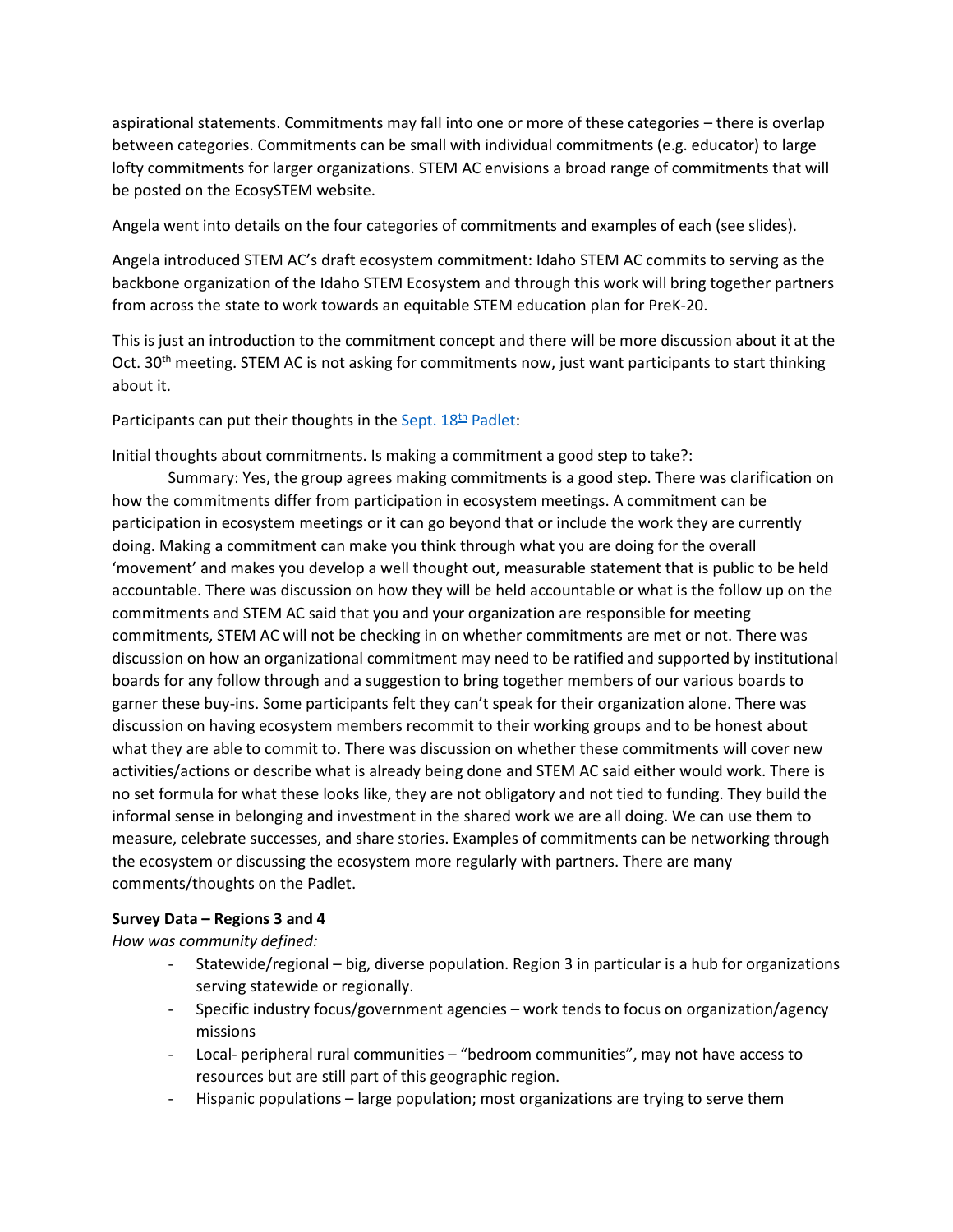- Low SES populations – libraries and schools are serving these populations.

### *What are the existing assets/needs:*

- Available
	- $\circ$  Volunteers there is a lot of industry presence to support this, as well as higher ed
	- $\circ$  Funding also because of industry
	- o Training opportunities STEM instruction for educators, and workforce development
	- o Venues available to conduct programming
- **Missing** 
	- $\circ$  Ongoing funding stability is missing as funding opportunities ebb and flow
	- $\circ$  Staffing turnover, shifting in priorities of organizations, also unfilled jobs
	- $\circ$  Resources high populations in urban areas means materials/resources might not serve all or make it as far, especially if expensive
	- o Leadership need a connector or hub, how do we organize together and share resources.
	- $\circ$  Access and inequity these issues are highlighted given the full spectrum of haves and have nots and all the underrepresented populations in these regions.
	- $\circ$  Awareness need to make sure communities know what STEM is and why it is valuable
	- $\circ$  Training constant and evolving need, need to keep up-to-date on trainings as they change
	- o Time more time is needed to get done what needs to be done
- Overall Regions 3 and 4 are appreciative of volunteers but you are lacking paid staffing; appreciative of industry funding but it is often one-time and not on going. While there are great opportunities for training and venues, there is still a need for more since the population is so large.

### *How do partnerships occur in Western Idaho?*

- Events
- Training
- Outreach and Collaborations collaborating on outreach to reach underserved populations
- Provide Volunteers and/or Mentors from industry and higher ed supporting the K-12 population.
- Share Resources
- Provide Funding

### *List of achievements (most common):*

- Connect students to learning out the classroom there is a focus on out-of-school time through camps, after school clubs, etc.
- Offer trainings
- Host events
- Increase interest in STEM seeing this in students as well as adults
- Received grants/funding
- Now offer CS
- Awarding more STEM/CS degrees, certifications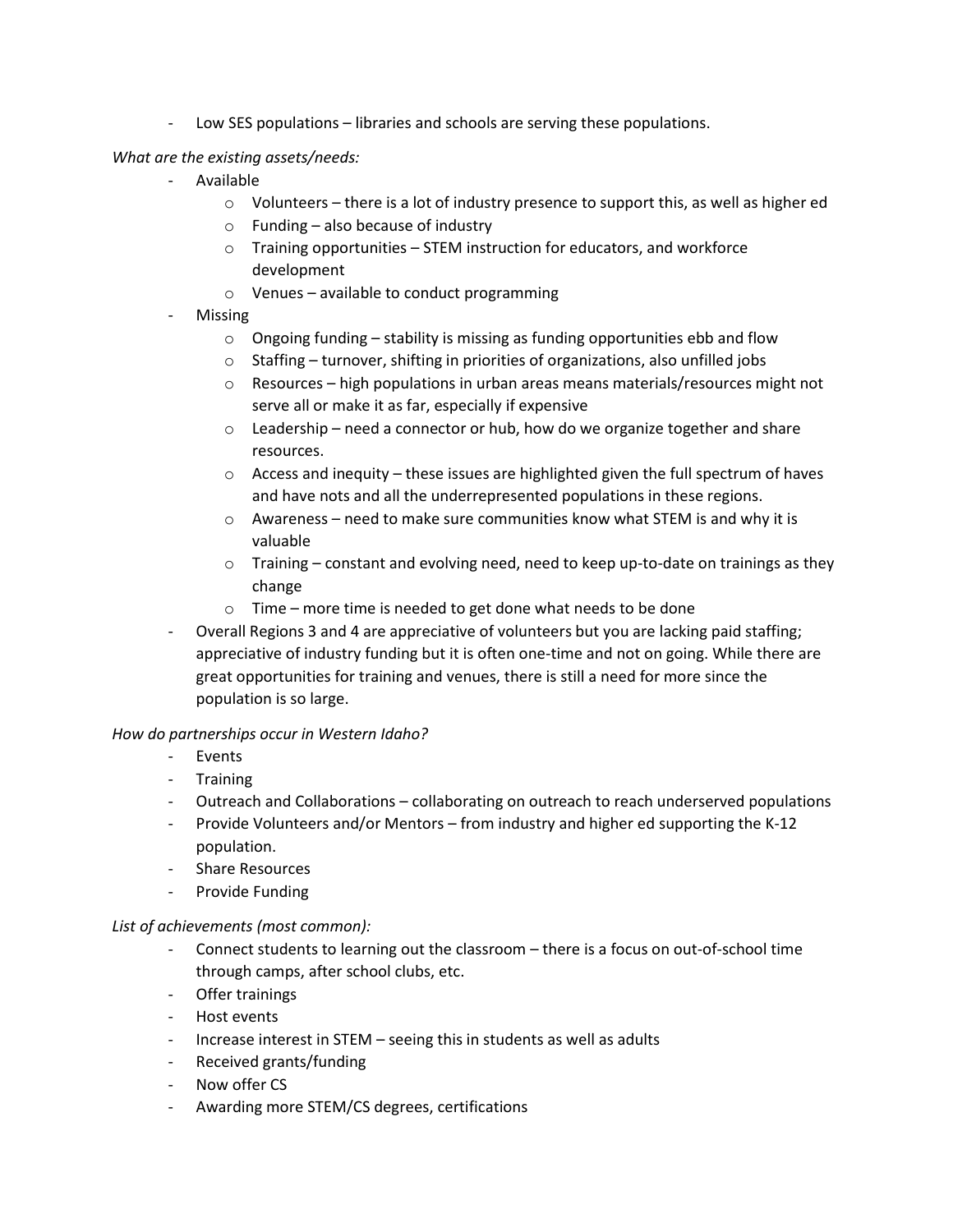- Increase outreach efforts – through programming and collaborations

### *Measure of Success (most common):*

- Surveys
- Participant counts
- Go on rates
- Number of projects completed
- Number of partnerships
- Funding received
- Outreach activities
- Resources provided

# *Regulatory/Policy Needs (most common):*

- Organization:
	- $\circ$  Unknown often on the ground practitioners don't operate on the level of policy so they don't know.
	- $\circ$  State rules/legislation Need direction on how to implement science standards, etc.
	- o School Policies
	- o Liability
	- o Accreditation
- Community:
	- o Unknown
	- $\circ$  Funding (state and federal) what is available, how to get funding
	- o Specific demographic needs how do we support rural, "bedroom", low SES, Hispanic communities

# *What are barriers to your success:*

- Lack of funding consistency is needed
- Lack of equitable access
- COVID-19 how can we reframe successful programs.
- Lack of awareness/outreach needed many groups don't have a high-level awareness on what STEM is. Solution is outreach, but how do we do this?
- Lack of Time need to figure out how to use the time we have to make the biggest impact
- Politics can be difficult to navigate or overcome to serve communities

# *How does your organization approach equity and what is needed to support equity?*

- Approach Taken:
	- o Programs/Outreach target URPs
	- o Programs open to all/inclusive
	- o Partnerships
	- o None/unknown
	- o Use date to make decisions
	- o Targeted funding
	- o Diversity
- Supports Needed:
	- o Funding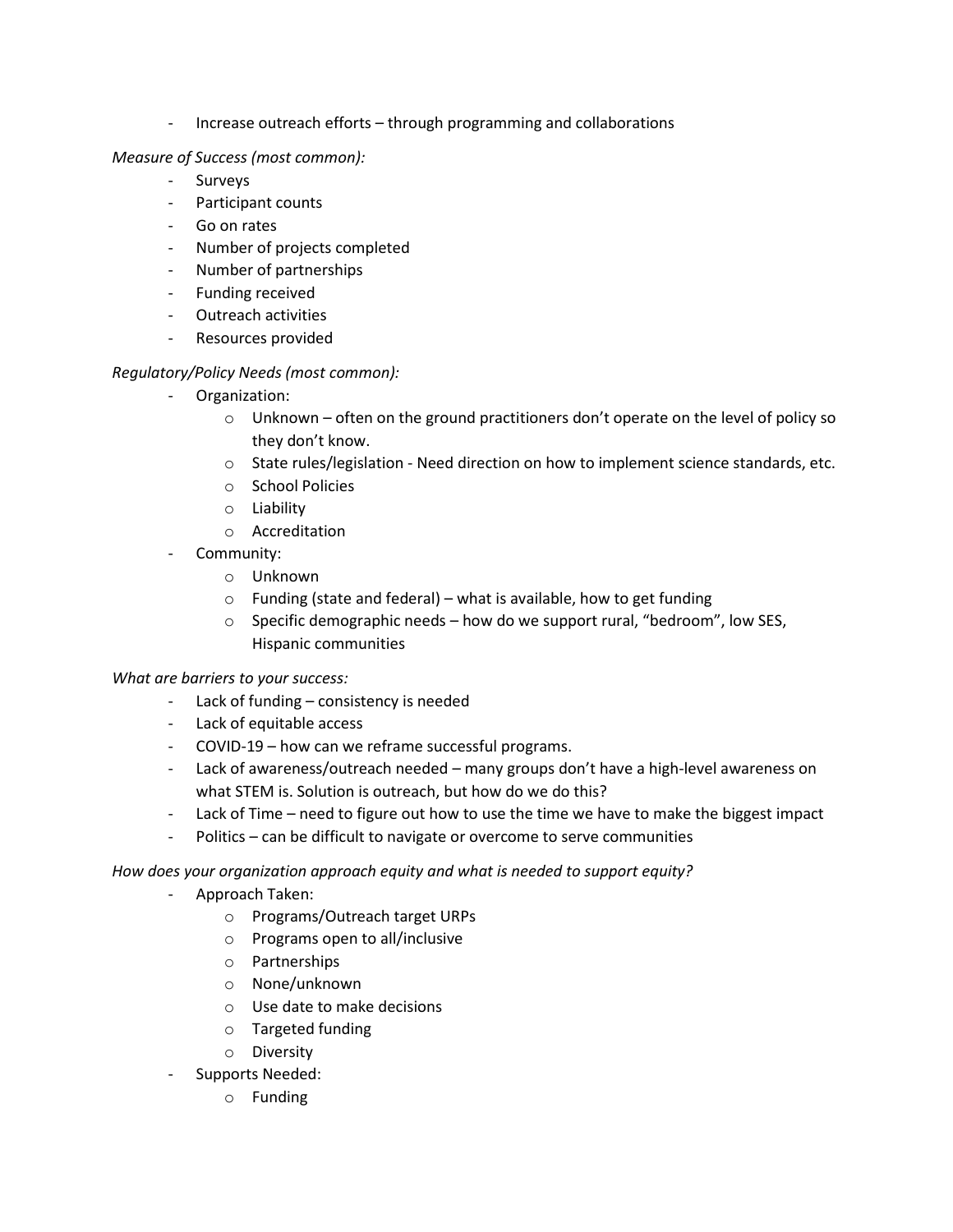- $\circ$  Training effective training
- o Diversity how to reach UPRs
- $\circ$  Support to get the work done
- o Unsure/unknown

Initial thoughts on this data. What is accurate? What is inaccurate?

Summary: The data made one participant connect STEM to a digital equity workshop that she attended in the morning. Equity has come to the forefront with the pandemic. Participants would like equity training and/or guidance on equity. NAPE was mentioned as a good organization for equity resources and training. There's also an upcoming AAC&U conference on Transforming STEM Education coming up in November that is focused on equity and affordable. Some participants serve on the equity committees for other organizations. Having these conversions with those outside the ecosystem on this topic will take time and manpower. Mathematics is known to be a barrier for Hispanic students in Idaho, migrant students, students with disabilities and students from poverty across the nation. One participant would like to look more closely at our Idaho math achievement data and brainstorm solutions together on how to help these students pass their math classes in high school. Passing math is often the first barrier that leads a student to choose to drop out of high school. Funding and equity tie together (as the data exposed, our programs need to dedicate time for their staff to take part in trainings) - funders and industry partners understanding the need to train and invest in this work. Prioritizing equity in their funding allocations and grant applications would help shed light and encourage programs to commitment to equity trainings. Utah STEM Action Center has resources on micro-messaging and communication around equity. Angela was part of an NSF INCLUDES grant that development a STEM [equity rubric.](https://napequity.org/stem/stem-equity-project/imstem/stem-equity-program-evaluation-rubric/) This equity work can be a large grant opportunity – aligning to NAPE is a way to gain credibility to position us for future grants.

Infrastructure connectivity is key. Department of Commerce is leading connectivity efforts and a member of DOC is on STEM AC's board. A member of the state's broadband taskforce provided information on three groups in Idaho that are working on connectivity:

- $\circ$  1) Education Opportunity Committee bringing internet to schools and pays for school internet
- o 2) Broadband Infrastructure Improvement Grants (BIIG) out of the State Department of Education – gets fiber to schools and then they can install it out to communities. This worked in St. Mary's after 15 years of trying.
- $\circ$  3) CARES Funding to DOC matching grants for broadband providers to increase their infrastructure throughout the state. Asked to focus on students first. Worked with Idaho Business for Education to map out where students did not have connectivity at home.

5-minute break with "This is STEM" video, followed by a giveaway

### **Regional Discussions Based on Survey Data and Needs**

- What are you doing currently in STEM in Idaho? Are there successful programs we should try to scale?:
	- o Micron's CHIP Camp had previous limitations of serving local students and had to cap the number of students, however, through their new virtual format, they could focus on students across the country. They targeted underserved populations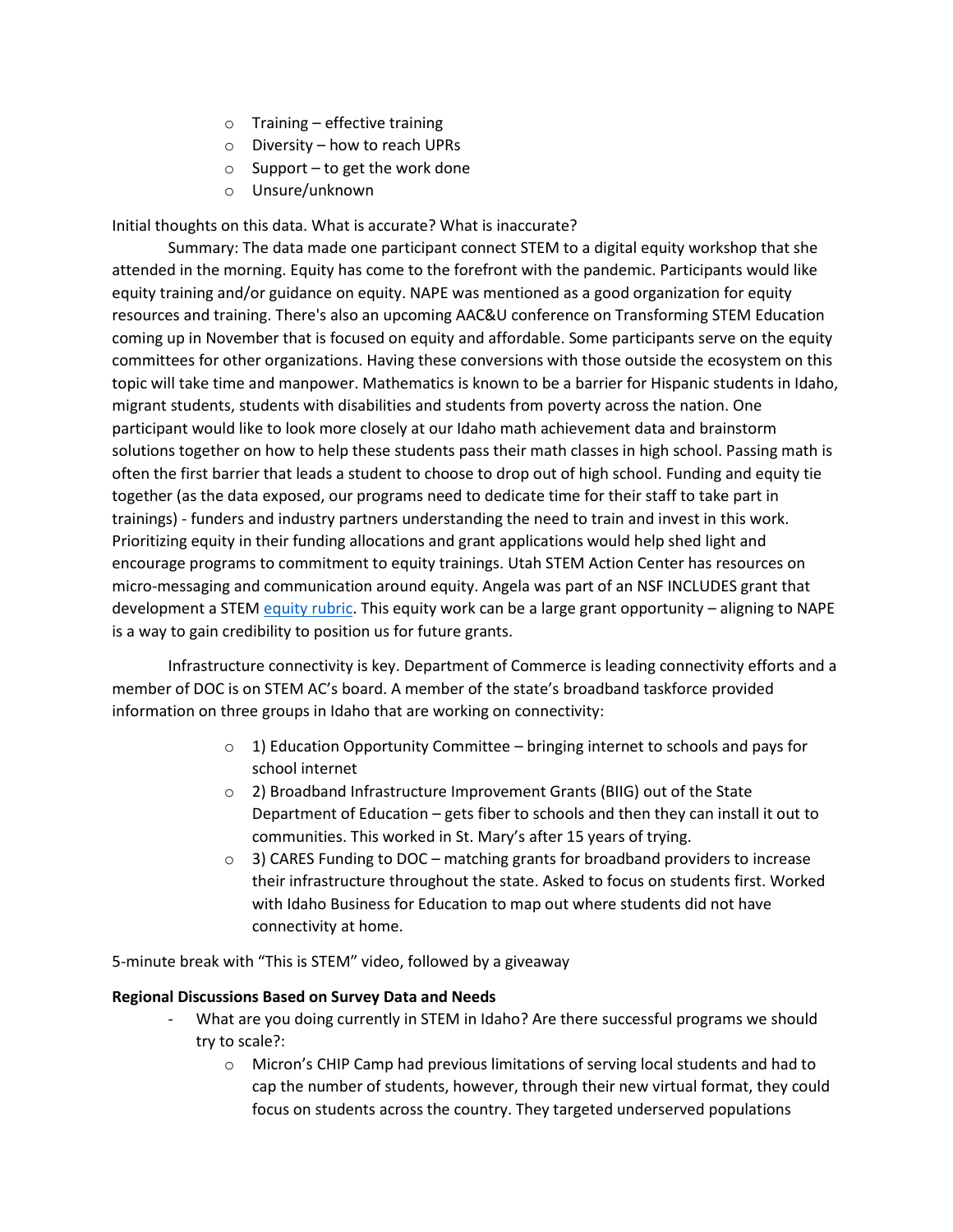through their partners. Their final camp had 25% native students. They have also taken the job shadow program and made it virtual so it's now available all over Idaho and USA. Women in Tech Careers lunches will also be available virtually.

- $\circ$  There is the [Rural Tech Project](https://www.ruraltechprojects.com/) grant for schools and districts which makes \$600k available to advance technology education in rural high schools.
- o Project Learning Tree has a new [Green Jobs Educator Guide,](https://idahoforests.org/event/green-jobs-exploring-forest-careers-virtual-workshop/) and Idaho PLT is offering a virtual training in it this fall. STEM skills are woven throughout the activities.
- What has your organization done to reach underrepresented populations or plan to do:
	- o STEM AC/Ecosystem can help with digital connections. Connect within Idaho, but also to national programs (e.g. 3M, TMC – students and educators in Idaho can now be connected to these opportunities).
	- o Idaho Out-of-School Network has become a Program Affiliate of Girls Who Code they are a liaison to after school organizations interested in starting a club with the Regional Program Director and host trainings on their website.
	- o [Discovery Center](https://www.dcidaho.org/programs-events/camps/) is updating AT&T All Girls Coding Camp, providing an online option in addition to in person for participation.
- What are some of the barriers you are facing on reaching underrepresented groups?
	- $\circ$  Identifying cultural ambassadors in each region as local partnerships seem to be a big key in reaching communities.
	- o Finding out who is the right person to communicate/connect with can be a long process. STEM AC is thinking of creating a directory of partners to help with this. The group thought this was a good idea. There was a suggestion to develop this regionally as well – part of regional hubs of information, talent, tools, etc.
	- $\circ$  Time commitment for volunteers in out-of-school programming is a barrier. Stipends for coaches/mentors would help.
	- $\circ$  Sustainability is a barrier and to solve this some out-of-school programs are trying to make the program a part of the curriculum. This can also help reach underserved populations.
	- $\circ$  A challenge for the ecosystem seems to be communication of all the activities going on in our networks and getting information to each other.
	- o Look at FRC as a case study of how to scale a successful program.
- What else is needed to help the ecosystem?
	- o STEM Ecosystem networking events or regional meetings
	- o Collaborative grant writing
	- o Workshops on how to use virtual technology

There are more comments on the Padlet.

Crispin went over Oct 30<sup>th</sup> whole group meeting that will focus on setting goals, metrics, a communication plan and leadership plan. Please invite anyone that should be involved in this discussion.

Angela introduced the Regional Ecosystem Planning Grants – during the Oct. 30<sup>th</sup> meeting there will be regional meetings to discuss this opportunity. \$5-10k per region to support determining next steps for your region.